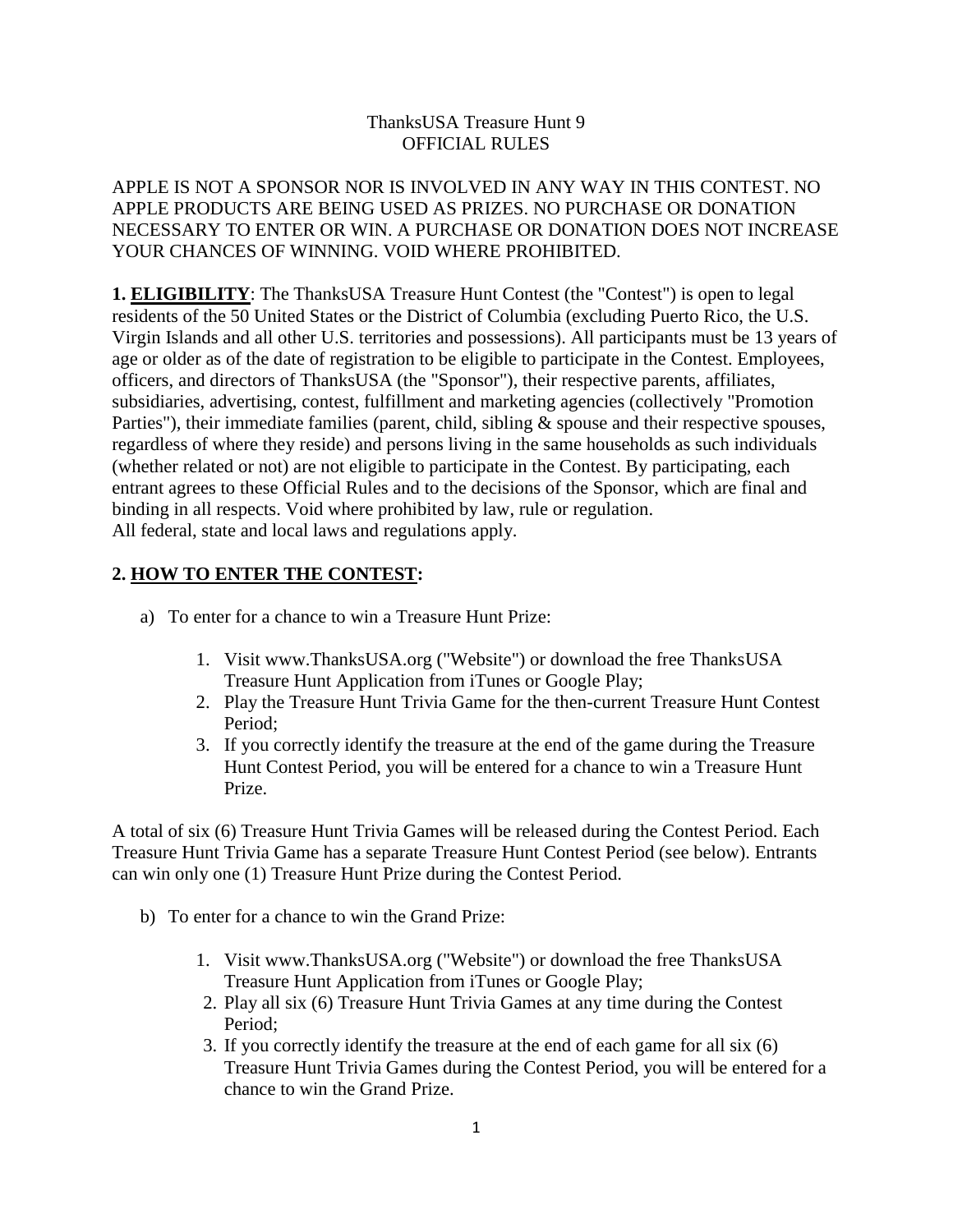A winner of a Treasure Hunt Prize may be eligible to win the Grand Prize, provided he/she has played all six (6) Treasure Hunt Trivia Games **and** correctly identified the treasure at the end of each game during the Contest Period.

**3. CONTEST PERIOD:** The Contest Period will be begin on November 28, 2013 at 12:01 a.m. Eastern Time ("ET") and end on May 31, 2014 at 11:59 p.m. ET (the "Contest Period").

The Treasure Hunt Contest Period for each of the six (6) Treasure Hunt Trivia Games, the date of the drawing for the winners of each Treasure Hunt Trivia Game and the date by which the Treasure Hunt Contest Winners will be notified are as follows:

| <b>Treasure</b><br><b>Hunt Trivia</b><br><b>Game No.</b> | <b>Treasure Hunt Contest Period</b>        | Date of<br><b>Drawing</b> | <b>Winner</b><br><b>Notification Date</b> |
|----------------------------------------------------------|--------------------------------------------|---------------------------|-------------------------------------------|
|                                                          | Begins on November 28, 2013 at 12:01 am ET |                           |                                           |
|                                                          | Ends on December 31, 2013 at 11:59 pm ET   | <b>January 8, 2014</b>    | January 15, 2014                          |
|                                                          | Begins on January 1, 2014 at 12:01 am ET   |                           |                                           |
| 2                                                        | Ends on January 31, 2014 at 11:59 pm ET    | February 8, 2014          | February 15, 2014                         |
|                                                          |                                            |                           |                                           |
|                                                          | Begins on February 1, 2014 at 12:01 am ET  |                           |                                           |
| 3                                                        | Ends on February 28, 2014 at $11:59$ pm ET | March 8, 2014             | March 15, 2014                            |
|                                                          | Begins on March 1, 2014 at 12:01 am ET     |                           |                                           |
| 4                                                        | Ends on March 31, 2014 at 11:59 pm ET      | April 8, 2014             | April 15, 2014                            |
|                                                          | Begins on April 1, 2014 at 12:01 am ET     |                           |                                           |
| 5                                                        | Ends on April 30, 2014 at 11:59 pm ET      | May 8, 2014               | May 15, 2014                              |
|                                                          |                                            |                           |                                           |
|                                                          | Begins on May 1, 2014 at 12:01 am ET       |                           |                                           |
|                                                          |                                            |                           |                                           |
| 6                                                        | Ends on May 31, 2014 at 11:59 pm ET        | June 8, 2014              | June 15, 2014                             |

The Grand Prize winner will be selected on June 8, 2014, and the Grand Prize Winner will be notified by June 15, 2014.

## **4. PRIZES/ODDS:**

**One (1) Grand Prize**: The Grand Prize Winner will receive one (1) \$500 gift certificate to Wal-Mart. **The approximate retail value ("ARV") of Grand Prize: \$ 500.** 

**Four (4) Treasure Hunt Prizes for each of the six (6) Treasure Hunt Trivia Games**: Each Treasure Hunt Contest Winner will receive one (1) \$250 gift certificate to Wal-Mart. **The total ARV for the Treasure Hunt Prizes: \$6,000.** 

The odds of winning depend on the number of eligible entries received. ALL EXPENSES, TAXES AND COSTS ASSOCIATED WITH ACCEPTANCE AND USE OF PRIZES ARE THE OBLIGATION OF THE WINNERS. No alternative prize is permitted, except by Sponsor.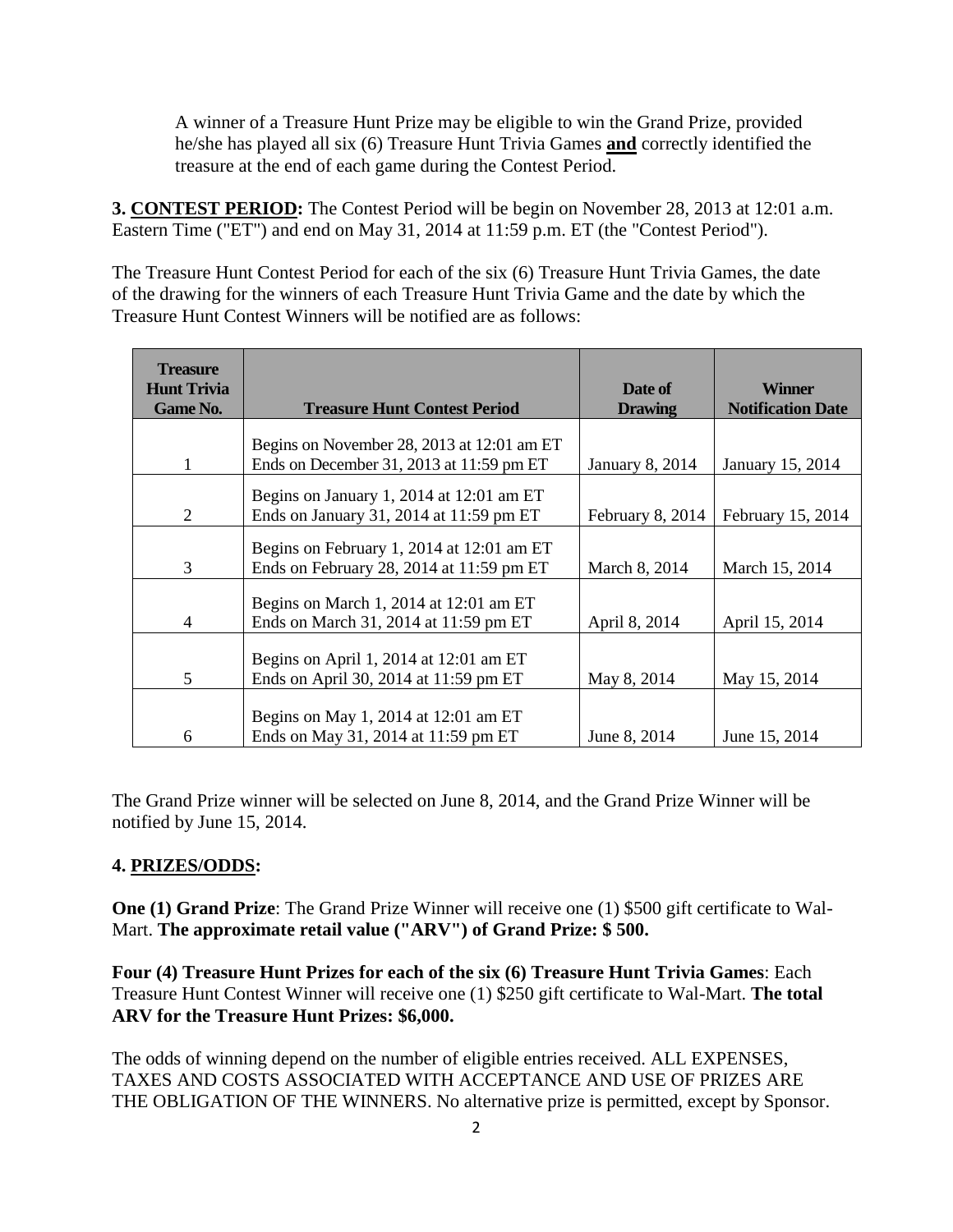## **Total ARV of all prizes is \$6,500.**

Sponsor reserves the right to request proof of age and a Grand Prize Winner will be deemed to have forfeited the Grand Prize if Sponsor, in its sole discretion, finds that the proof is unsatisfactory.

**5. WINNER NOTIFICATION:** Grand Prize winner will receive prize notification via electronic mail or via telephone on or about June 15, 2014. Treasure Hunt Contest Winners will receive prize notification as set out in the table above. The potential winners will have ten (10) days from time of receipt of notification to confirm that the notification has been received. After confirming notification receipt, the potential winner will be sent an Affidavit of Eligibility/Release via email, United States Postal Mail and/or overnight mail. All forms must be completed, signed, notarized and returned to Sponsor within ten (10) days of date of issuance. If such potential winner does not confirm the receipt of the prize notification, is ineligible; if any notification is returned undeliverable; if the potential winner fails to return the executed Affidavit of Eligibility/Release; or if the potential winner otherwise fails to fully comply with these Official Rules, he/she will be disqualified or will forfeit the prize, and an alternate winner selected, at Sponsor's sole discretion.

**6. MISCELLANEOUS:** Sponsor is not responsible for late, lost, incomplete, corrupted, stolen, garbled, damaged, delayed, undelivered or misdirected Entries, all of which are void. All Entries will be deemed made by the authorized account holder of the e-mail address submitted at time of Entry and he/she must comply with these Official Rules. The authorized account holder is deemed as the natural person who is assigned to an e-mail address by an Internet access provider, online service provider or other organization that is responsible for assigning e-mail addresses for the domain associated with the submitted e-mail address. By entering the Contest, each Participant recognizes and agrees that the registration information provided by Participant will be made available to Sponsor; use of such information will be governed by Sponsor's privacy policy found at<http://www.thanksusa.org/main/privacy.html> and use of the Entry will be governed by these Official Rules. By accepting a prize, winner grants Sponsor the right to print, publish, broadcast, and use in any media now known or later developed, the winner's name, portrait, picture, voice, likeness, city and state of residence, and biographical information for reporting, marketing or advertising this Contest or the winners thereof, worldwide, in perpetuity, without additional compensation, notification or permission, except where prohibited by law. All Participants agree to comply with these Official Rules and the decisions of the Sponsor shall be binding and final. No transfer or assignment of prize permitted.

**7. RELEASE:** By entering the Contest, Participants agree to release, discharge, and hold harmless Sponsor and the respective officers, directors, and agents of each, from any and all liability of any injury, loss, or damage of any kind to persons, including death and property, whether direct or indirect, which may be due to or arise out of the participation in the Contest or any portion thereof, or the acceptance, use/misuse or possession of prize, or any prize-related activity. Participants waive all warranties, express or implied, including but not limited to implied warranties of merchantability and fitness for a particular purpose.